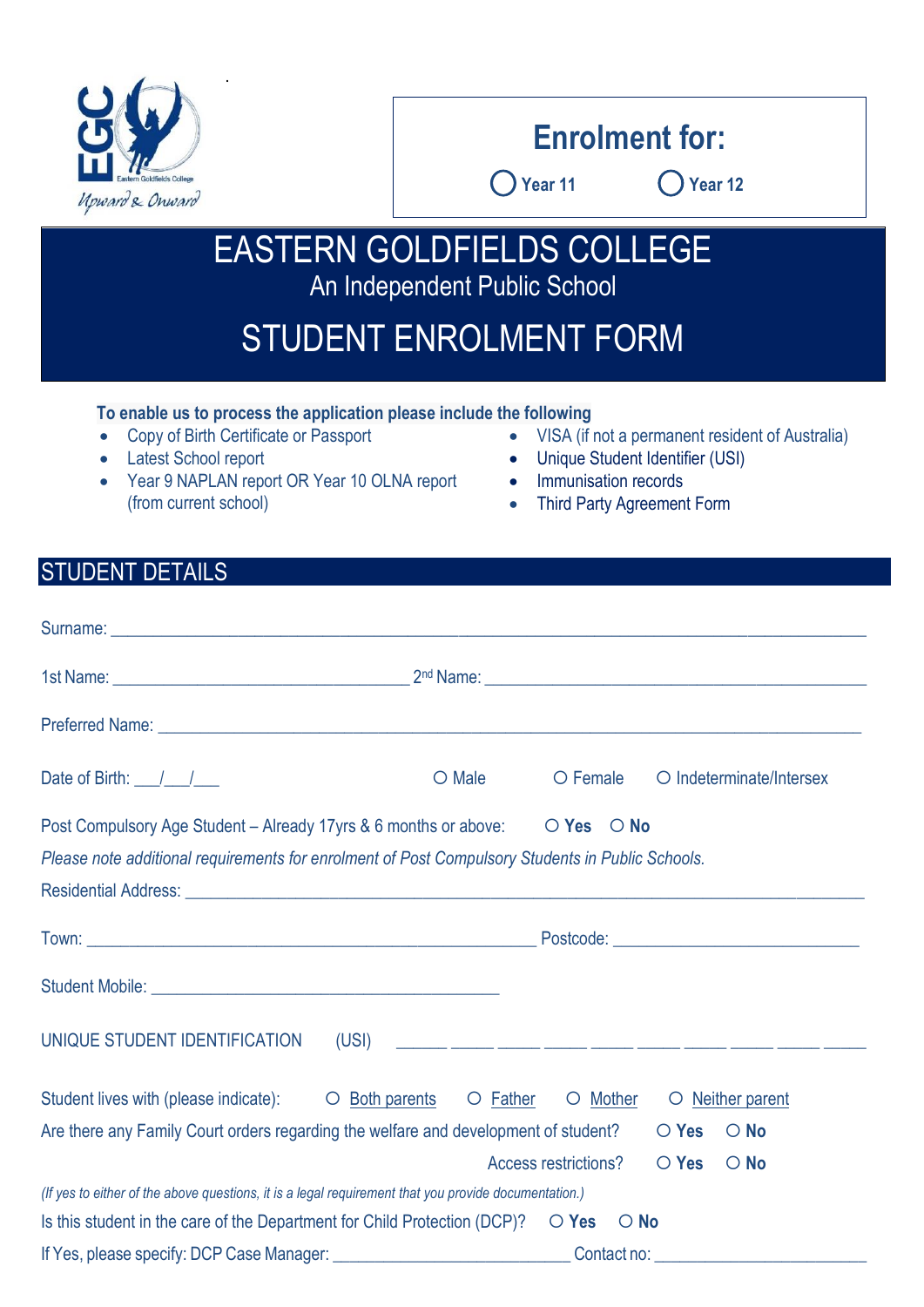## ADDITIONAL INFORMATION

| Is the student of Aboriginal or Torres Strait Islander origin?<br>(For students of both Aboriginal and Torres Strait Islander origin<br>mark both boxes)                                                                             |                                                    | $\circ$ No<br>O Aboriginal | O Torres Strait Islander                                      |
|--------------------------------------------------------------------------------------------------------------------------------------------------------------------------------------------------------------------------------------|----------------------------------------------------|----------------------------|---------------------------------------------------------------|
| Does the student speak a language other than English at home?<br>(If more than one language, indicate the one that is spoken most often)                                                                                             |                                                    |                            | $\circ$ No, English only<br>O Yes, Other: <b>Example 2014</b> |
|                                                                                                                                                                                                                                      |                                                    |                            |                                                               |
| Permanent Resident: ○ Yes ○ No                                                                                                                                                                                                       |                                                    |                            |                                                               |
| Temporary Resident: O Yes O No                                                                                                                                                                                                       |                                                    |                            |                                                               |
|                                                                                                                                                                                                                                      |                                                    |                            | A photocopy of the Visa Grant                                 |
|                                                                                                                                                                                                                                      |                                                    |                            | <b>Notice must be included in this</b>                        |
|                                                                                                                                                                                                                                      |                                                    |                            | application.                                                  |
| Visa Grant Number: <u>New York: New York: New York: New York: New York: New York: New York: New York: New York: New York: New York: New York: New York: New York: New York: New York: New York: New York: New York: New York: Ne</u> |                                                    |                            |                                                               |
| Passport/Visa Documents:<br>In which country was the student born?                                                                                                                                                                   | $\overline{O}$ Yes<br>$\bigcirc$ No<br>O Australia |                            | O Other – please specify:                                     |

## PARENT/GUARDIAN/CARER 1 DETAILS

|                               |                                                                   | Relationship to the student: <u>contract and contract and contract and contract and contract and contract and contract and contract and contract and contract and contract and contract and contract and contract and contract a</u> |
|-------------------------------|-------------------------------------------------------------------|--------------------------------------------------------------------------------------------------------------------------------------------------------------------------------------------------------------------------------------|
|                               |                                                                   |                                                                                                                                                                                                                                      |
|                               |                                                                   |                                                                                                                                                                                                                                      |
|                               |                                                                   |                                                                                                                                                                                                                                      |
|                               |                                                                   |                                                                                                                                                                                                                                      |
|                               |                                                                   | Occupation: ____________________Workplace:___________________________Work Phone: _____________________________                                                                                                                       |
|                               | Do you mainly speak English at home? $\bigcirc$ Yes $\bigcirc$ No |                                                                                                                                                                                                                                      |
|                               |                                                                   | If NO what is the language most often spoken?                                                                                                                                                                                        |
| School you have completed     | Highest year of primary or secondary                              | Highest qualification after school you have<br>completed                                                                                                                                                                             |
| $\circ$ Year 12 or equivalent |                                                                   | O Bachelor degree or above                                                                                                                                                                                                           |
| O Year 11 or equivalent       |                                                                   | O Advanced Diploma/Diploma                                                                                                                                                                                                           |
| O Year 10 or equivalent       |                                                                   | Certificate I to IV<br>$\circ$                                                                                                                                                                                                       |
|                               | O Year 9 or equivalent or below                                   |                                                                                                                                                                                                                                      |

#### **(If you did not attend school, please mark 'Year 9 or equivalent or below')**

What is your occupation group: 2011 2, 100 Write 1, 2, 3, 4, or 8) Please select the appropriate occupation group from the list on Page 11. If you are not currently in paid employment but have had a job in the last 12 months, please use your last occupation. If you have not been in paid employment in the last 12 months, enter '8' above.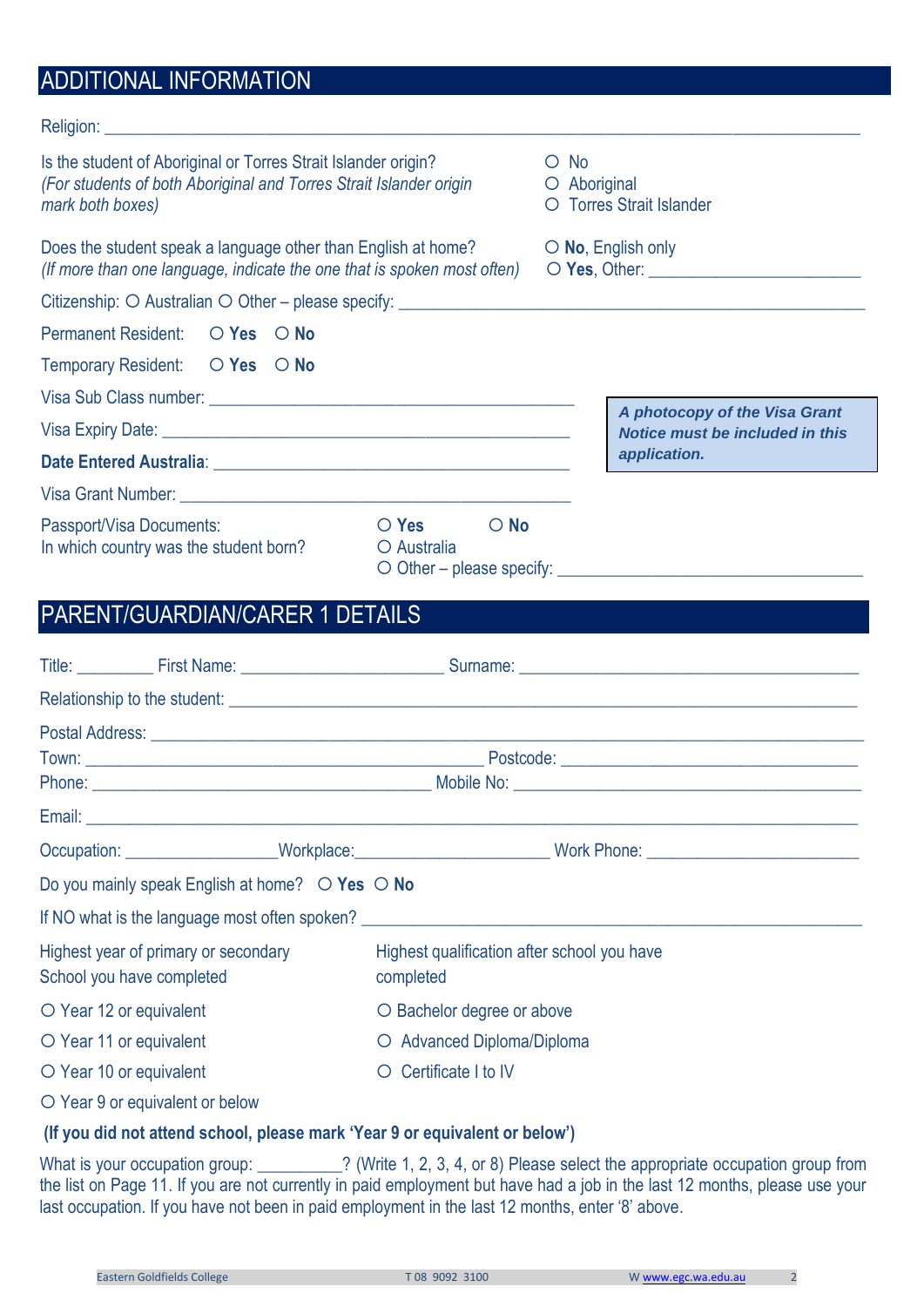## PARENT/GUARDIAN/CARER 2 DETAILS

|                         |                                                                   | Relationship to the student: <u>contained and a set of the students</u> and a set of the students of the students of the students of the students of the students of the students of the students of the students of the students o |  |
|-------------------------|-------------------------------------------------------------------|-------------------------------------------------------------------------------------------------------------------------------------------------------------------------------------------------------------------------------------|--|
|                         |                                                                   |                                                                                                                                                                                                                                     |  |
|                         |                                                                   |                                                                                                                                                                                                                                     |  |
|                         |                                                                   |                                                                                                                                                                                                                                     |  |
|                         |                                                                   |                                                                                                                                                                                                                                     |  |
|                         |                                                                   | Occupation: ___________________Workplace:______________________________Work Phone: ___________________________                                                                                                                      |  |
|                         | Do you mainly speak English at home? $\bigcirc$ Yes               | $\bigcirc$ No                                                                                                                                                                                                                       |  |
|                         |                                                                   | If NO what is the language most often spoken?                                                                                                                                                                                       |  |
|                         | Highest year of primary or secondary<br>School you have completed | Highest qualification after school you have<br>completed                                                                                                                                                                            |  |
| O Year 12 or equivalent |                                                                   | O Bachelor degree or above                                                                                                                                                                                                          |  |
| O Year 11 or equivalent |                                                                   | O Advanced Diploma/Diploma                                                                                                                                                                                                          |  |
| O Year 10 or equivalent |                                                                   | Certificate I to IV<br>$\circ$                                                                                                                                                                                                      |  |
|                         | O Year 9 or equivalent or below                                   |                                                                                                                                                                                                                                     |  |

#### **(If you did not attend school, please mark 'Year 9 or equivalent or below')**

What is your occupation group: 2. (Write 1, 2, 3, 4, or 8) Please select the appropriate occupation group from the list on Page 11. If you are not currently in paid employment but have had a job in the last 12 months, please use your last occupation. If you have not been in paid employment in the last 12 months, enter '8' above.

**It is a requirement that you advise us of any changes in relation to contact details, usual place of residence, name, parental guardianship, phone number etc. Please contact us and we will give you a Change of Contact Detail Form to complete and return.**

## EMERGENCY CONTACT DETAILS (OTHER THAN PARENT 1 AND 2)

|  | Relationship to the student: experience of the student:                           |  |
|--|-----------------------------------------------------------------------------------|--|
|  |                                                                                   |  |
|  |                                                                                   |  |
|  |                                                                                   |  |
|  |                                                                                   |  |
|  |                                                                                   |  |
|  | Please advise the school if there are any other contacts you would like recorded. |  |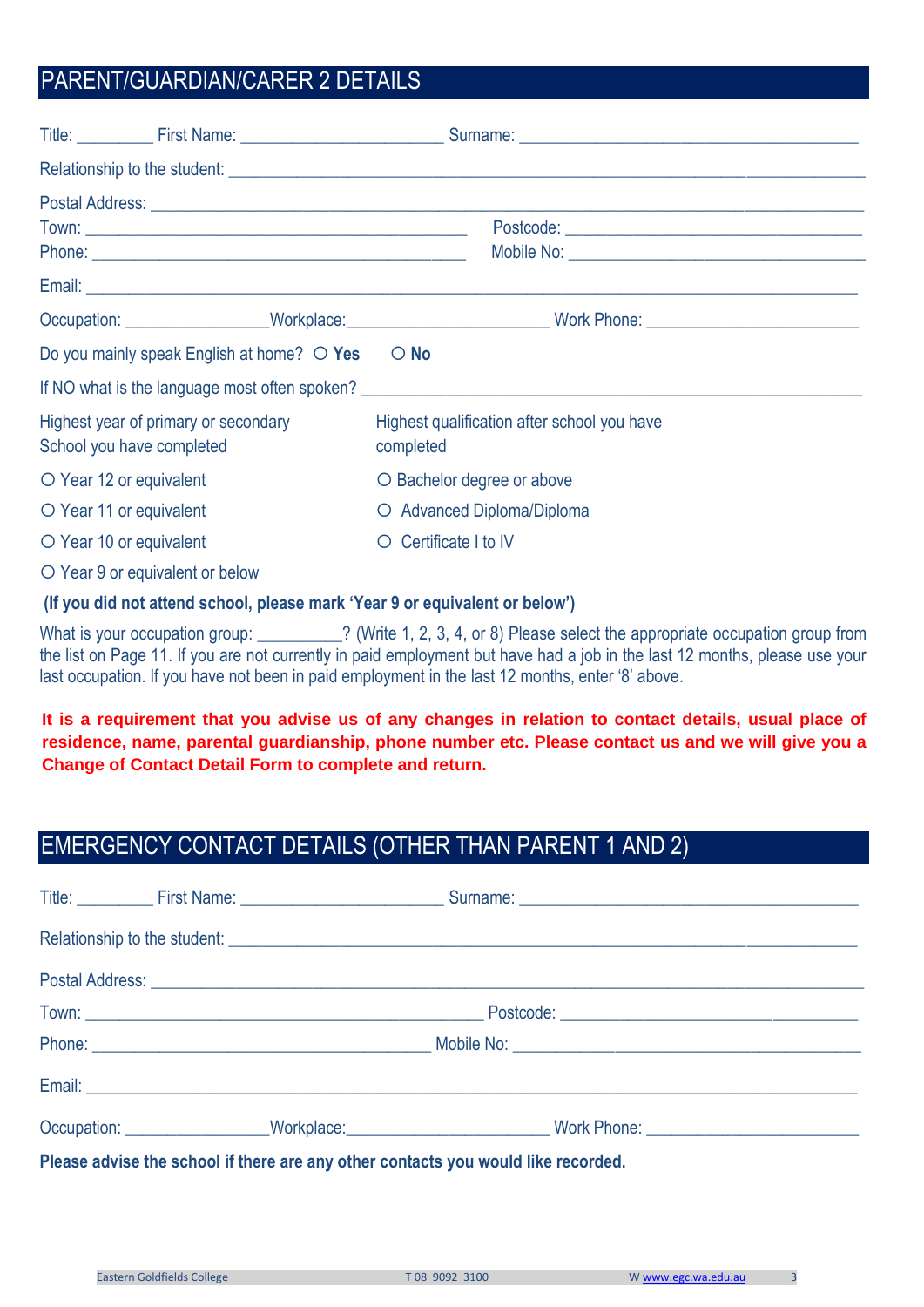## PERSON RESPONSIBLE FOR PAYMENT OF SCHOOL CHARGES

#### **PLEASE NOTE THAT SENIOR SCHOOLING CHARGES ARE COMPULSORY**

| O Parent/Guardian 1                                                                                             | O Parent/Guardian 2 | $\circ$ Other |
|-----------------------------------------------------------------------------------------------------------------|---------------------|---------------|
| First Name: <u>___________________________</u>                                                                  |                     |               |
| Postal Address: No. 2008. And The Contract of Texas and Texas and Texas and Texas and Texas and Texas and Texas |                     |               |
| Mobile No:                                                                                                      |                     |               |

### CORRESPONDENCE TO BE SENT TO

#### **THIS INCLUDES REPORTS, NEWSLETTERS, LETTERS AND EMAILS**

| O Parent/Guardian 1 | O Parent/Guardian 2 | $\circ$ Both | Other |
|---------------------|---------------------|--------------|-------|
| First Name:         | Surname:            |              |       |
| Postal Address:     |                     |              |       |
| Mobile No:          |                     |              |       |

### EDUCATION/OTHER

Previous School: **Example 20** and 20 and 20 and 20 and 20 and 20 and 20 and 20 and 20 and 20 and 20 and 20 and 20 and 20 and 20 and 20 and 20 and 20 and 20 and 20 and 20 and 20 and 20 and 20 and 20 and 20 and 20 and 20 and If previously in Home Education, specify the Education Region: \_\_\_\_\_\_\_\_\_\_\_\_\_\_\_\_\_\_\_\_\_\_\_\_\_\_\_\_\_\_\_\_\_\_\_\_\_\_\_\_\_\_\_\_\_\_

### **Online Literacy & Numeracy Assessment (OLNA)**

In order for students to attain secondary graduation they must now pass the Online Literacy and Numeracy Test (OLNA). The results of this test will impact on what courses can be selected in Year 11 and Year 12.

• Has student successfully passed the OLNA test in Year 10?

○ Yes **O** No (If yes, please supply copy of OLNA report)

Did student pre-qualify based on achievement of Year 9 NAPLAN Band 8 or higher?

○ Yes **O No** (If Yes, please supply copy of Year 9 NAPLAN report)

## PHOTOGRAPHS AND PUBLICITY

For positive publicity purposes students and their work are at times photographed as representatives of the College. (Please note that for students completing certificates photographs are required to demonstrate skills). Please indicate your consent for such photographs to be used in commercial publications, college publications and the college website.

| I consent to the above:                                                 | $\overline{O}$ Yes | $\bigcirc$ No |
|-------------------------------------------------------------------------|--------------------|---------------|
| <b>Smart Rider Permission - Card with Photo: <math>\circ</math> Yes</b> |                    | $\bigcirc$ No |

#### Parent's Signature: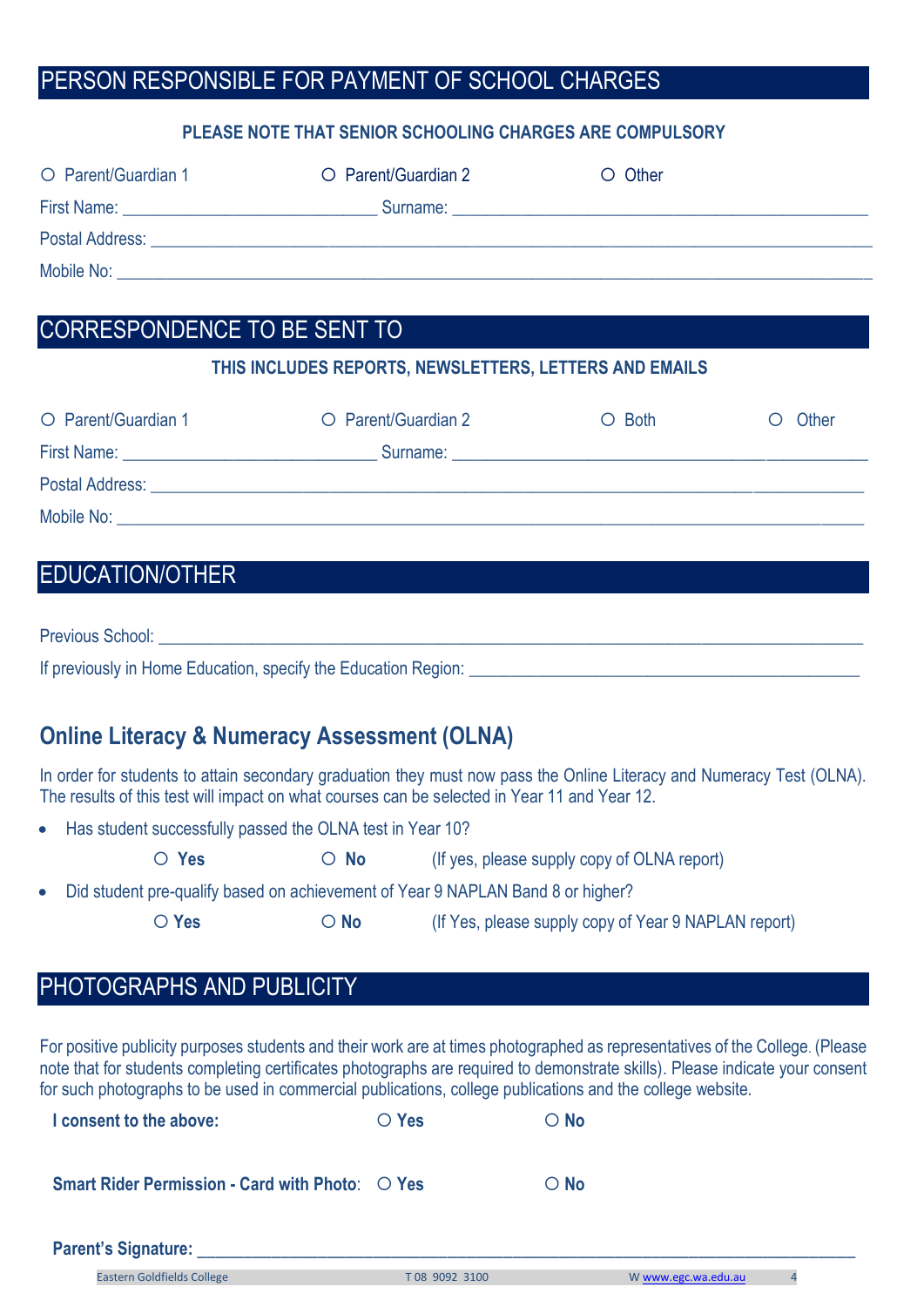## STUDENT HEALTH CARE SUMMARY – MEDICAL DETAILS

| Dental Practice: Later and the contract of the contract of the contract of the contract of the contract of the          |                                                                                  |
|-------------------------------------------------------------------------------------------------------------------------|----------------------------------------------------------------------------------|
|                                                                                                                         |                                                                                  |
| I give permission for the college to seek medical/dental attention for student as required $\bigcirc$ Yes $\bigcirc$ No |                                                                                  |
|                                                                                                                         |                                                                                  |
| If there is a medical emergency parents/carers are expected to meet the cost of an ambulance.                           |                                                                                  |
|                                                                                                                         | ,我们也不能在这里的时候,我们也不能在这里的时候,我们也不能不能不能不能不能不能不能不能不能不能不能不能不能。""我们的是我们的,我们也不能不能不能不能不能不能 |
|                                                                                                                         |                                                                                  |
|                                                                                                                         |                                                                                  |
| Expiry Date: $\frac{1}{2}$ $\frac{1}{2}$ $\frac{1}{2}$ $\frac{1}{2}$ $\frac{1}{2}$ $\frac{1}{2}$ $\frac{1}{2}$          |                                                                                  |
| Health Care (concession) Card: $\bigcirc$ Yes $\bigcirc$ No (If Yes, please provide details below)                      |                                                                                  |
| Card Number: __ __ __ __ __ __ __ __ __ __ __                                                                           | Expiry: ___ __ /___ __ / ___ __ __                                               |

**In the following table, please indicate student's condition(s) which requires the support of staff. In response to the information below, you will be given further forms for specific health conditions to complete and return to us.** 

| <b>Health Condition</b>                     | Please tick Health<br>Condition if relevant | Will staff require specific training to<br>support student? |           |
|---------------------------------------------|---------------------------------------------|-------------------------------------------------------------|-----------|
|                                             |                                             | Yes                                                         | <b>No</b> |
| Anaphylaxis - Diagnosed (evidence required) |                                             |                                                             |           |
| Allergy: Other                              |                                             |                                                             |           |
| Asthma                                      |                                             |                                                             |           |
| <b>Diabetes</b>                             |                                             |                                                             |           |
| <b>Learning Disorder</b>                    |                                             |                                                             |           |
| <b>Mental Health: Anxiety</b>               |                                             |                                                             |           |
| <b>Mental Health: Depression</b>            |                                             |                                                             |           |
| Mental Health: Other                        |                                             |                                                             |           |
| <b>Seizure Disorder</b>                     |                                             |                                                             |           |
| Other conditions or needs (please specify)  |                                             |                                                             |           |

Has student's Medical Practitioner provided a health care plan to assist the school to manage the condition?

**Yes No** *(If Yes, please provide us with a copy of the plan)*

Any additional information: \_\_\_\_\_\_\_\_\_\_\_\_\_\_\_\_\_\_\_\_\_\_\_\_\_\_\_\_\_\_\_\_\_\_\_\_\_\_\_\_\_\_\_\_\_\_\_\_\_\_\_\_\_\_\_\_\_\_\_\_\_\_\_\_\_\_\_\_\_\_\_\_\_\_\_

#### **Parent's signature: \_\_\_\_\_\_\_\_\_\_\_\_\_\_\_\_\_\_\_\_\_\_\_\_\_\_\_\_\_\_\_\_\_\_\_\_\_\_\_\_\_\_\_\_\_\_\_\_\_\_\_\_\_\_\_\_\_\_\_\_\_\_\_\_\_\_\_\_\_\_\_\_\_\_\_\_\_\_\_\_**

 $\_$  , and the set of the set of the set of the set of the set of the set of the set of the set of the set of the set of the set of the set of the set of the set of the set of the set of the set of the set of the set of th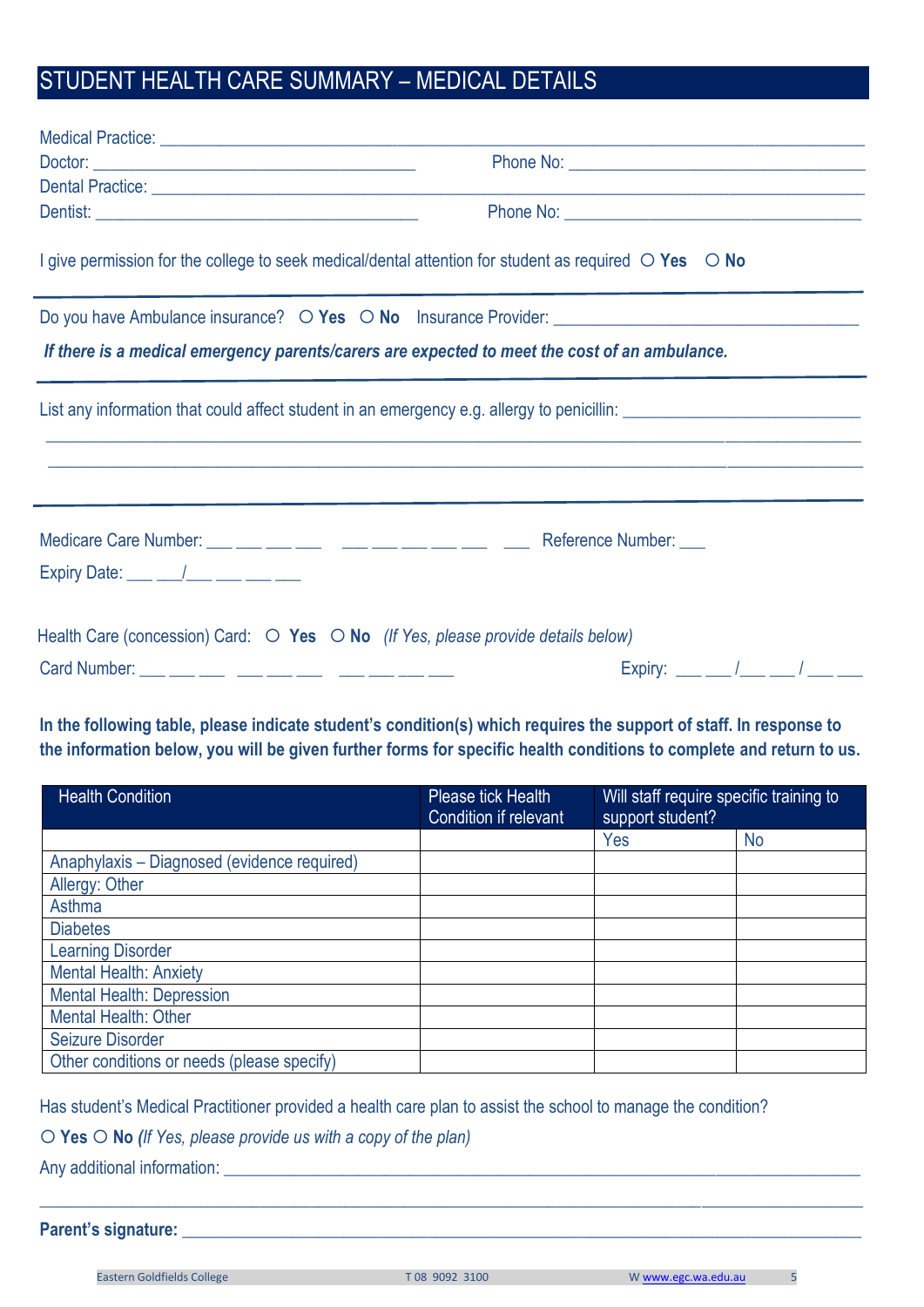## ADMINISTRATION OF MEDICATION

Written authorisation must be provided for staff to administer any form of medication at school. **Long term medication** – Please complete the *Medication* section of the relevant health care plan. **Short term medication** – Please request an *Administration of Medication* form to complete and return. **Note:** *All medication required must be supplied by parents/carers.*

### INFORMED CONSENT

Student's health care information will be shared with staff on a "need to know" basis unless otherwise stated.

**Do you give permission for EGC to share student's health care information? <br>**  $\bigcirc$  **Yes**  $\bigcirc$  **No** 

**Please note:** If student is enrolled in a TAFE or an alternative education program, this includes the transfer of their health care information to the Principal or Manager of that program.

 $\_$  , and the set of the set of the set of the set of the set of the set of the set of the set of the set of the set of the set of the set of the set of the set of the set of the set of the set of the set of the set of th

 $\_$  , and the set of the set of the set of the set of the set of the set of the set of the set of the set of the set of the set of the set of the set of the set of the set of the set of the set of the set of the set of th

If no, and the information is to be restricted, who can be informed of student's health care information?

## CONSENT FOR PHOTO IDENTIFICATION ON STUDENT'S HEALTH CARE PLAN

If student has a condition where an emergency may occur, please indicate whether you give consent for staff to place their medical details and photo on view to provide immediate identification.

**I** give permission for my child's "medical details and photo" to be on view for all staff.  $\bigcirc$  Yes  $\bigcirc$  No

## MEDIC ALERT INFORMATION

| Does student have a Medic Alert bracelet or pendant?<br>O Yes                                                                                                                                                                  | $\bigcirc$ No |
|--------------------------------------------------------------------------------------------------------------------------------------------------------------------------------------------------------------------------------|---------------|
| If Yes, please provide Medic Alert number: New York Changes and Changes and Changes and Changes and Changes and Changes and Changes and Changes and Changes and Changes and Changes and Changes and Changes and Changes and Ch |               |
| Details: the contract of the contract of the contract of the contract of the contract of the contract of the contract of the contract of the contract of the contract of the contract of the contract of the contract of the c |               |
|                                                                                                                                                                                                                                |               |
|                                                                                                                                                                                                                                |               |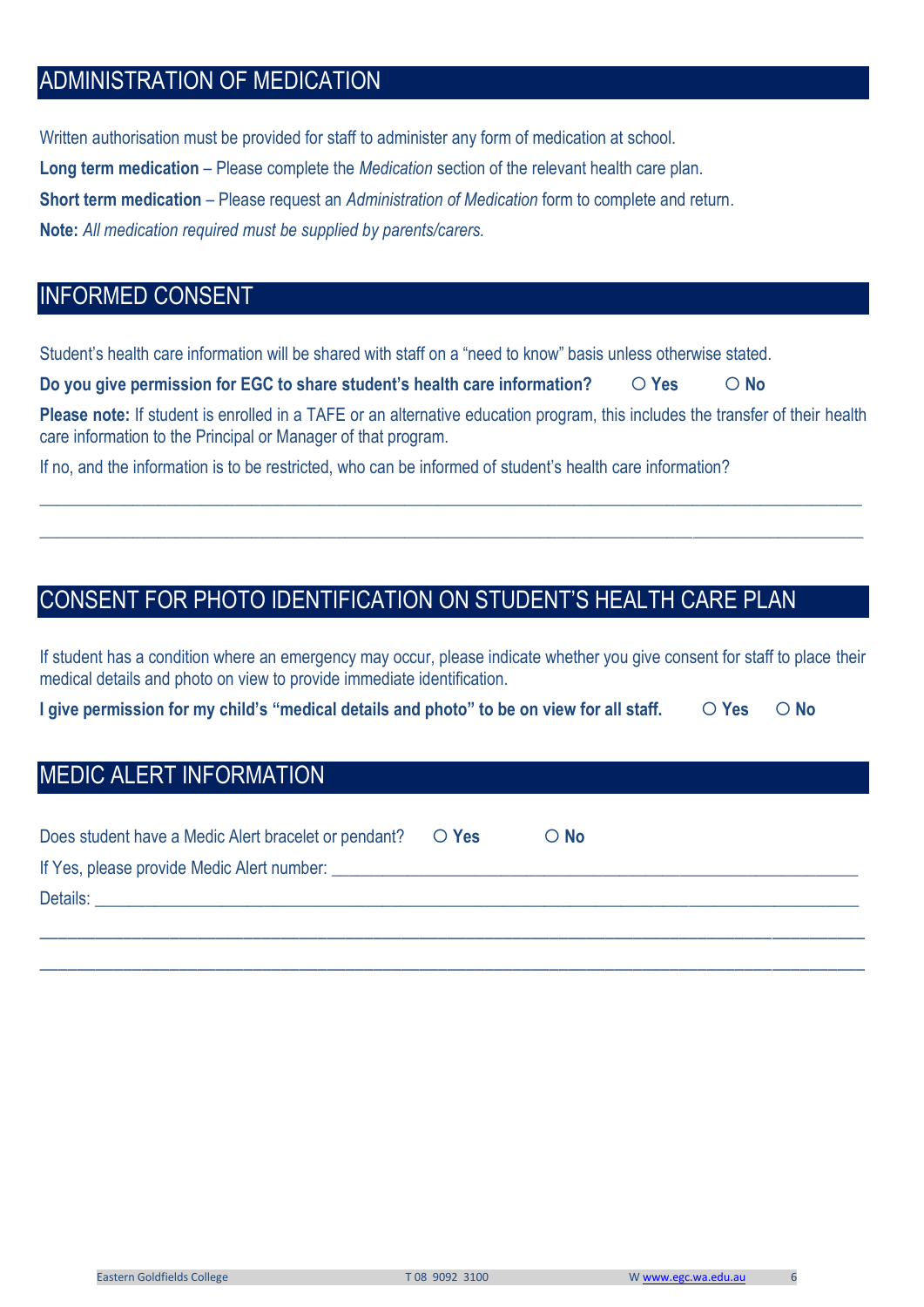## STUDENT ENROLMENT AGREEMENT - EXPECTATION

Our purpose is to challenge and inspire students to develop the knowledge, skills and passion to achieve their potential and personal fulfillment. It is expected that all students:

- Move successfully into further education, training and/or employment
- Achieve their personal and educational targets
- Conduct themselves in a responsible and respectful manner

#### GENERAL CONDUCT

Eastern Goldfields College Behaviour Management Plan is based on three values:

- Respect for the environment, for each other, culture and resources
- Commitment to active participation and accountability and to improving Eastern Goldfields College culture
- Empowerment staff and students attempt "having a go", demonstrating their commitment by actions

To support the values, students are:

- 1. To behave in a courteous way respecting the rights, educational opportunities and property of others
- 2. Not permitted to smoke tobacco within Eastern Goldfields College grounds, buildings, or the immediate environment
- 3. Not to be in possession of, use or supply of any drugs and/or banned substances at any function, excursion or activity
- 4. Required to remain on Eastern Goldfields College grounds unless permission has been approved
- 5. To use timetabled directed study for private study
- 6. Not to be involved in or act as a bystander for any physical violence, intimidation, provocation, harassment or discrimination
- 7. To bring any visitors to reception to be signed in under the Department of Education Policy
- 8. To respect instructions by staff and act on any clearly communicated instruction
- 9. To obtain college driving permits including permission for students to be transported in their vehicle

### GOOD STANDING

All students commence their enrolment at EGC with Good Standing status. Through this they are able to attend the College Ball, Country Week and any extra-curricular reward activities.

If a student is suspended for any reason, they lose their Good Standing status for a period of 10 weeks, meaning they are unable to attend these activities during that period of time.

## **ATTENDANCE**

It is a legal requirement that any absence must be covered by a phone call or written explanation from the student's parent or legal guardian. Students may be required to provide a medical certificate for any absence of more than 3 days.

**Parents are requested to contact Eastern Goldfields College on 9092 3100 before 3pm on the day of the absence.** Parents will be contacted via SMS message if a student has been marked absent during the day. **Regular, consistent attendance (90% +) is the most important responsibility of being a senior student**. A commitment to attend all classes is embedded in the Student Enrolment Agreement at Eastern Goldfields College. Students are expected to honour this agreement in order to maximise their performance and potential.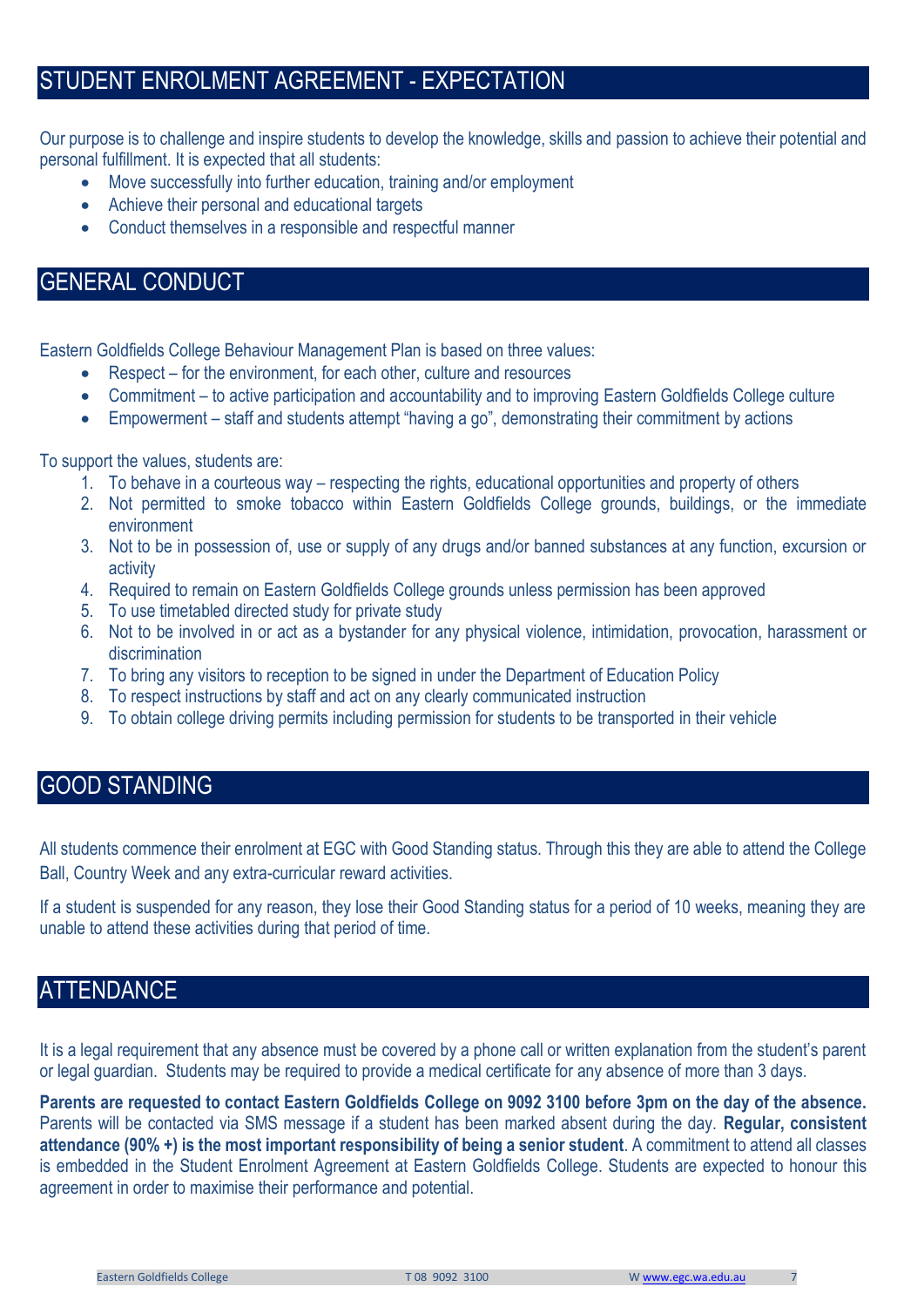## ELECTRONIC DEVICES

**The use of electronic devices in the classroom is only for educational purposes.** At all other times electronic devices must be turned off and stored in the student's bag during class time. Failure to comply with this policy will result in the offending electronic device being removed. Repeat offences will be referred to the Deputy Principal for appropriate action.

**The recording, distributing or uploading of images or videos of students, parents or staff on school premises without the permission of the Principal is prohibited.** Students found to be involved in recording, distributing or uploading inappropriate images or videos will be suspended immediately.

### ACHIEVEMENT

Students at EGC need to set realistic personal and academic targets to ensure they are creating a pathway for future employment, training or higher education. All students are expected to complete regular study aside from completing homework and assessment: a study exercise book should be used for each subject and all homework and assessment items are to be completed by the due dates.

### COURSE CHANGES

Students wishing to change courses must do so before the cut-off date supplied by the School Curriculum & Standards Authority. Students are not permitted to change courses after these dates.

Any students wishing to change a course must make an appointment with the relevant Deputy/Year Coordinator.

Course changes will be based on the student's academic achievement and their commitment to their educational and personal targets.

#### DRESS

It is a legislated requirement that all students must wear a uniform when attending Government schools. As a Senior College, Eastern Goldfields College is subject to this legislation and stipulates a "Dress Code" as our uniform requirement.

We want students and caregivers to be proud of Eastern Goldfields College and to identify with it by wearing, and encouraging the wearing of, designated school attire. Having our students wear standard dress also makes it easier to identify any intruders in the school, so there is a safety aspect to consider.

The Eastern Goldfields College Dress Code requires students to wear specific attire bearing the school logo, supplemented by generic items that must fit stated standards. This requirement extends to specialised attire for particular learning contexts, such as Personal Protective Equipment in the workshops.

- At all times, students should be clean, neatly dressed and well groomed;
- The College colours are navy blue and white. Polos are available from the Green Door Gallery in Brookman Street. Bottoms are plain navy blue or black;
- Tops that are sleeveless, collarless or too tight, surf shorts or bottoms with logos are all unacceptable. "Street wear", "rapper" gear, camouflage or baggy bottoms do not conform to the college dress code;
- Footwear must be enclosed. Ugg boots, sandals and similar footwear must not be worn and will lead to exclusion from practical classes; and
- Hats, scarves, caps, bandanas, beanies are not to be worn indoors.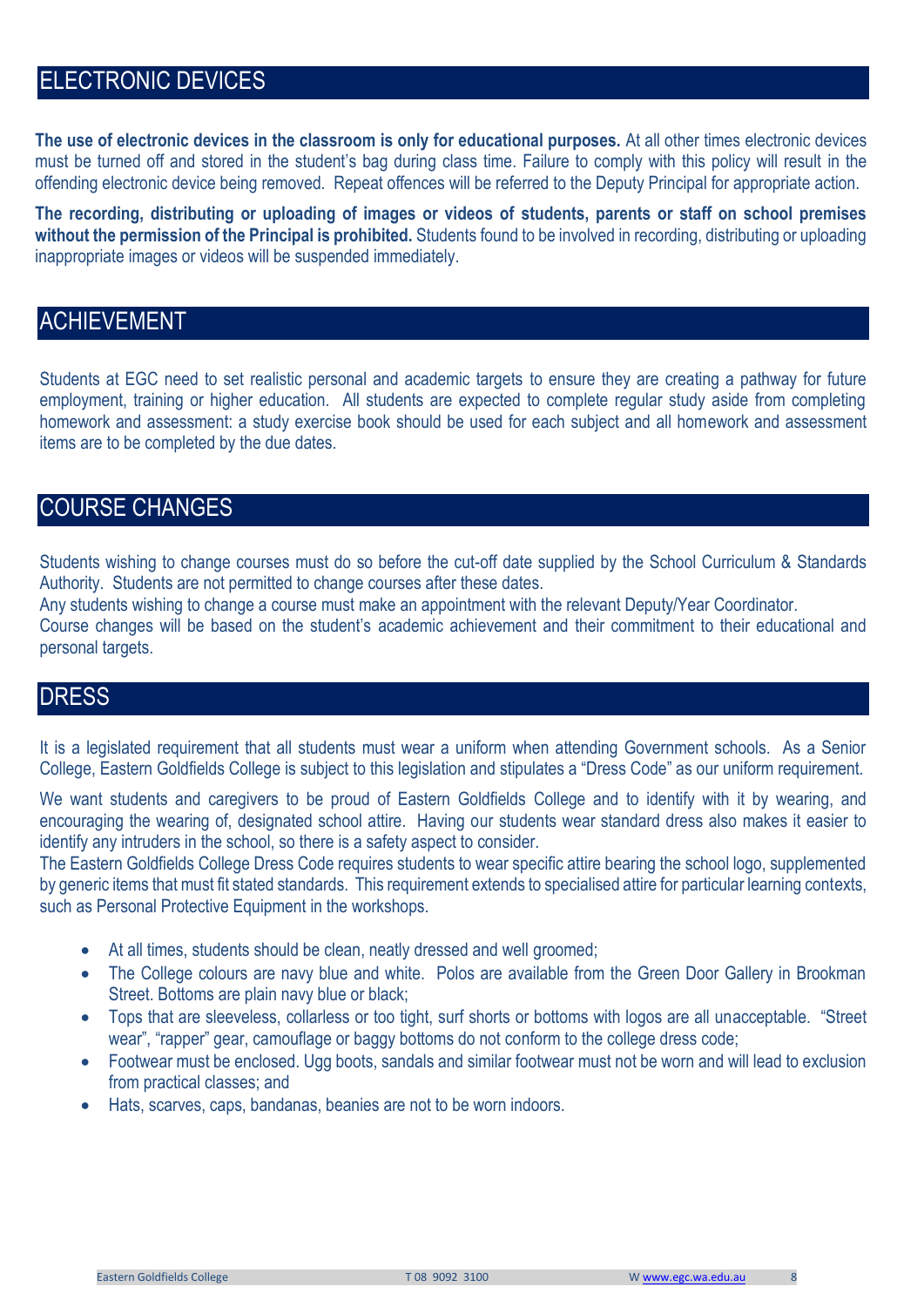### ASSESSMENT

In the case where a student, through legitimate reasons, is unable to meet an assessment deadline, he/she must negotiate with the teacher concerned prior to the deadline. At the start of each course, students will receive a program outline which specifies work to be covered and an assessment outline which will provide details of the assessment, their value and the due date. Students who do not complete assessments by due date will be at risk of loss of marks and fail grades.

### SATISFACTORY PROGRESS

Students' Academic Performance will be monitored by the relevant Deputy and the Mentor Teachers. Students who have not made satisfactory progress will be involved in a case conference where an Individual Education Plan will be developed. The purpose of the monitoring is to ensure students are working towards achieving their education and personal targets and ultimately achieve secondary graduation.

## WA CERTIFICATE OF EDUCATION (WACE) REQUIREMENTS

To achieve WACE (Secondary Graduation) students need to:

- Demonstrate a minimum standard of literacy (reading and writing) and a minimum standard of numeracy p*requalify by achieving Band 8 or higher in Year 9 NAPLAN or complete relevant components of Online Literacy & Numeracy Assessment* (OLNA) in Year 10, 11 or 12.
- Complete a minimum of four Year 12 ATAR courses **OR** at least five Year 12 General courses and/or ATAR courses or equivalent **OR** a Certificate II (or higher) VET qualification in combination with ATAR, General or Foundation courses.
- Complete two Year 11 English units and a PAIR of Year 12 English units.
- Complete at least one pair of units from Year 12 List A and at least one pair of units from Year 12 List B.
- Complete at least 20 units (or equivalent) including a minimum of 10 Year 12 units.
- Achieve a minimum of 14 C grades in Year 11 and Year 12 units (or equivalent) this **must include at least 6 C grades in Year 12 units (unit equivalent).**

## BREACH OF CONDITIONS OF ENROLMENT EXPECTATIONS COMPULSORY AND POST COMPULSORY AGED STUDENTS

A breach in any of the expectations of academic performance, behaviour or attendance by compulsory or post compulsory aged students will result in Individual Education or Behaviour Management Plans being developed through the Case Conferencing process. Post compulsory aged students will deal directly with the appropriate Deputy Principal. The Individual Education and Behaviour Management Plans will be reviewed. If there is no improvement demonstrated the next action is:

**NOTICE OF INTENT TO SUSPEND -** In this process **compulsory aged** students and their parents will be notified in writing of the Principal's intent to suspend. The student and their parents will be afforded procedural fairness before suspension is issued.

**SUSPENSION AND EXCLUSION -** Compulsory and Post Compulsory aged students who are suspended will be removed from the college grounds. This is to provide a period of respite for all parties and to negotiate a resolution process. A reentry plan is to be established prior to the student returning to the College. The student will be afforded procedural fairness before suspension is issued.

Please note the Principal may suspend, or for Post Compulsory aged students, cancel enrolment for a serious breach of expectations without a notice of intent to suspend.

**I have read, understood and accept the conditions of enrolment at Eastern Goldfields College**.

| <b>Student's Signature</b>        | <b>Parent's Signature</b> | <b>Date</b>         |  |
|-----------------------------------|---------------------------|---------------------|--|
| <b>Eastern Goldfields College</b> | T08 9092 3100             | W www.egc.wa.edu.au |  |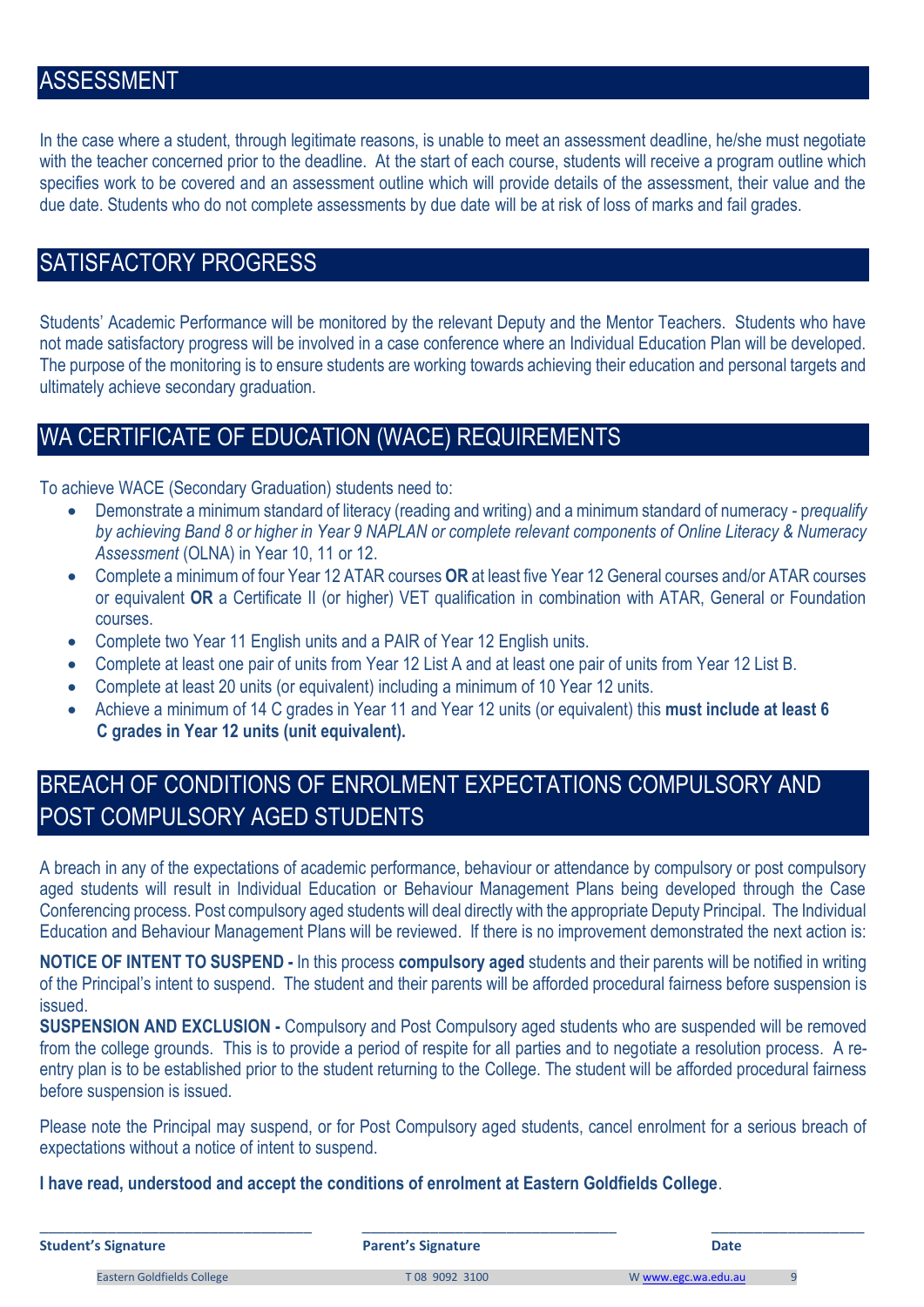### ACCEPTABLE COMPUTER USER AGREEMENT

#### **THIS INCLUDES ALL ELECTRONIC DEVICES INCLUDING BYOD**

- I shall only use my account for the purpose of my education as directed by teachers.
- I understand that I am responsible for all activity on my account and I will not give anyone my password, let others use my account, or access other people's accounts.
- I will not reveal personal information including but not limited to names and address, photographs, credit card details and telephone numbers for myself or others via computers on the campus network.
- I shall not use the internet to access unacceptable and inappropriate material or try to access sites that have been blocked by the school or the Department of Education. Examples of inappropriate content include violent, racist, sexist or pornographic materials, or content that is offensive, disturbing or intimidating or that encourages dangerous or illegal activity.
- I will make sure that any email or work that I wish to have published is respectful, accurate, carefully written and well presented.
- I shall not break any copyright law by copying and/or redistributing another person's work without their permission and I shall not use another person's work without acknowledging them.
- I will not bring to school or run software that is designed to bypass Campus or Department of Education monitoring, restrictions or security systems ie: Games on USB drives.
- I will not download software programs or large files unless I have asked and received permission to do so. This includes accessing such materials as music/mp3 files, videos and games whether or not they contravene copyright laws.
- I will not use the Campus computers or personal electronic device for personal gain or illegal activity, to bully, offend or intimidate others or send inappropriate materials including software that may damage computers, data or networks.
- I will not damage or disable the computers, computer systems or computer networks at the Campus, the Department of Education or any other organisation.

I understand that:

- The Campus and the Department of Education may monitor any information sent or received and can trace activity to the online service accounts of specific users;
- I will be held responsible for my actions while using online services and for any breaches caused by allowing any other person to use my online services account;
- The misuse of online services may result in the withdrawal of access to services and other consequences dictated in Campus policy;
- I may be held legally liable for offences committed using online services; and
- College Staff are obliged under State and Federal Law to pass on any information that may be required as evidence of a breach in State or Federal law.
- Please note that while every reasonable effort is made by schools and the Department to prevent student exposure to inappropriate online content when using the Department's online services, it is not possible to completely eliminate the risk of such exposure. The Department cannot filter Internet content accessed by your child from home or from other locations away from school. The Department recommends the use of appropriate Internet filtering software.

#### *I agree to abide by the Acceptable Computer User Agreement for students. I understand that if I am given an account and break any of the rules above, it may result in disciplinary action.*

#### **Student's Signature: Construction in the student of**  $\mathbf{S}$  **is a student of**  $\mathbf{S}$  **is a student of**  $\mathbf{S}$  **is a studient of**  $\mathbf{S}$  **is a studient of**  $\mathbf{S}$  **is a studient of**  $\mathbf{S}$  **is a studient of**  $\mathbf{S}$  **is a**

*I agree that Eastern Goldfields College wishes to protect my child and I accept the conditions outlined above.*

**Parent's Signature:** 

Eastern Goldfields College T 08 9092 3100 [W www.egc.wa.edu.au](http://www.egc.wa.edu.au/) 10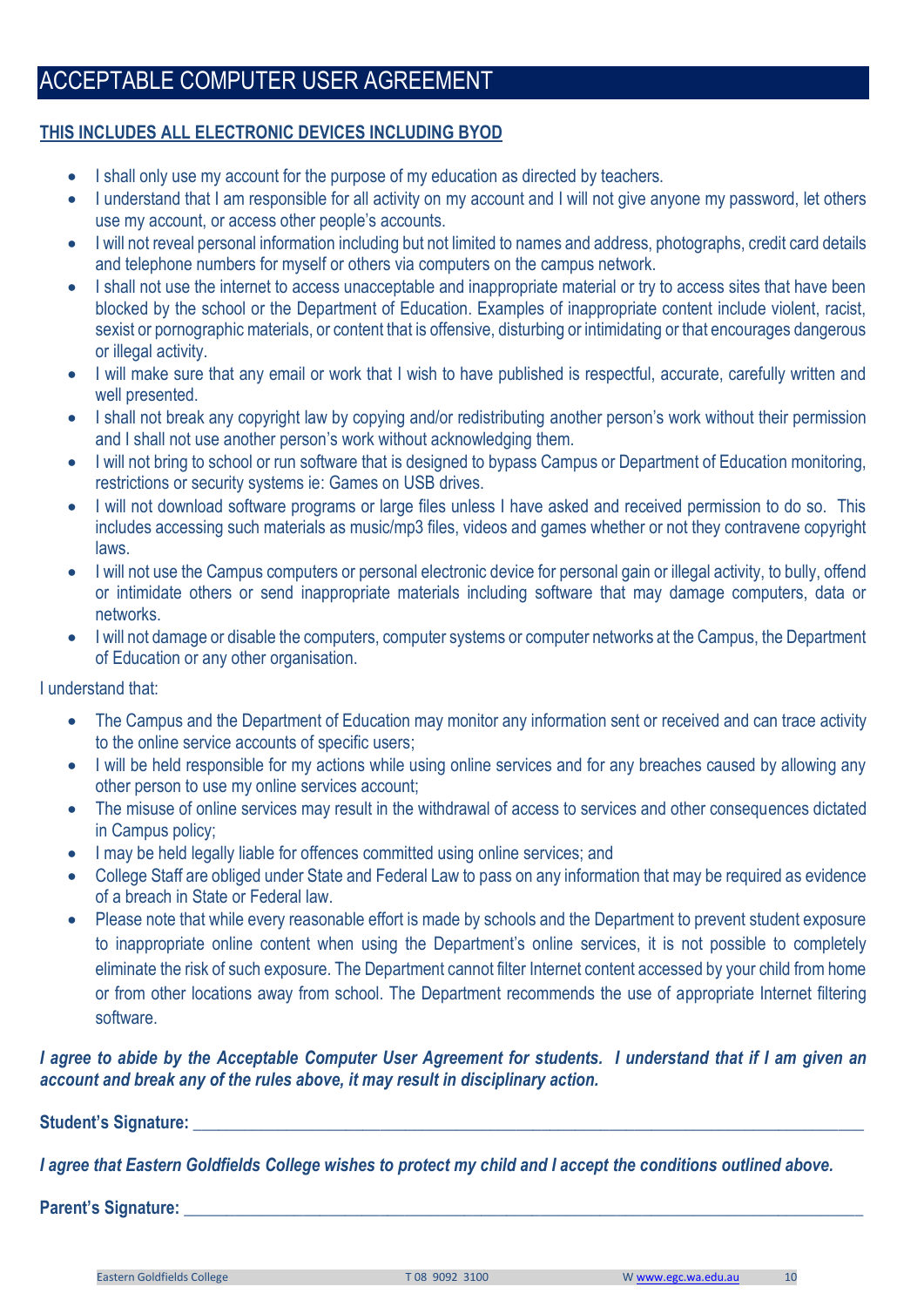# PARENT OCCUPATION GROUPS

(RELATES TO QUESTIONS IN PARENT/GUARDIAN 1 AND PARENT/GUARDIAN 2 SECTIONS)

| <b>GROUP 1</b>                                                                                                                                                                                                                                                                                                                                                                                                                                                                                                                                                                                                                                                                                                                                                                                                                                                                                                                                                                                                                                  | <b>GROUP 2</b>                                                                                                                                                                                                                                                                                                                                                                                                                                                                                                                                                                                                                                                                                                                                                                                                                                                                                                                                                                                                                                                                                                                                                                                                                                                                                                | <b>GROUP 3</b>                                                                                                                                                                                                                                                                                                                                                                                                                                                                                                                                                                                                                                                                                                                                                                                                                                                                                                                                                                                                                                           | <b>GROUP 4</b>                                                                                                                                                                                                                                                                                                                                                                                                                                                                                                                                                                                                                                                                                                                                                                                                                                                                                                                                                                                                                                                                                                                                                                                                                                                                                                                                                                                                         |  |
|-------------------------------------------------------------------------------------------------------------------------------------------------------------------------------------------------------------------------------------------------------------------------------------------------------------------------------------------------------------------------------------------------------------------------------------------------------------------------------------------------------------------------------------------------------------------------------------------------------------------------------------------------------------------------------------------------------------------------------------------------------------------------------------------------------------------------------------------------------------------------------------------------------------------------------------------------------------------------------------------------------------------------------------------------|---------------------------------------------------------------------------------------------------------------------------------------------------------------------------------------------------------------------------------------------------------------------------------------------------------------------------------------------------------------------------------------------------------------------------------------------------------------------------------------------------------------------------------------------------------------------------------------------------------------------------------------------------------------------------------------------------------------------------------------------------------------------------------------------------------------------------------------------------------------------------------------------------------------------------------------------------------------------------------------------------------------------------------------------------------------------------------------------------------------------------------------------------------------------------------------------------------------------------------------------------------------------------------------------------------------|----------------------------------------------------------------------------------------------------------------------------------------------------------------------------------------------------------------------------------------------------------------------------------------------------------------------------------------------------------------------------------------------------------------------------------------------------------------------------------------------------------------------------------------------------------------------------------------------------------------------------------------------------------------------------------------------------------------------------------------------------------------------------------------------------------------------------------------------------------------------------------------------------------------------------------------------------------------------------------------------------------------------------------------------------------|------------------------------------------------------------------------------------------------------------------------------------------------------------------------------------------------------------------------------------------------------------------------------------------------------------------------------------------------------------------------------------------------------------------------------------------------------------------------------------------------------------------------------------------------------------------------------------------------------------------------------------------------------------------------------------------------------------------------------------------------------------------------------------------------------------------------------------------------------------------------------------------------------------------------------------------------------------------------------------------------------------------------------------------------------------------------------------------------------------------------------------------------------------------------------------------------------------------------------------------------------------------------------------------------------------------------------------------------------------------------------------------------------------------------|--|
| Senior management in large business<br>organisation government<br>administration & defence, and qualified<br>professionals                                                                                                                                                                                                                                                                                                                                                                                                                                                                                                                                                                                                                                                                                                                                                                                                                                                                                                                      | Other business managers,<br>arts/media/sportspersons and<br>associate professionals                                                                                                                                                                                                                                                                                                                                                                                                                                                                                                                                                                                                                                                                                                                                                                                                                                                                                                                                                                                                                                                                                                                                                                                                                           | Tradesmen/women, clerks<br>and skilled office, sales and<br>service staff                                                                                                                                                                                                                                                                                                                                                                                                                                                                                                                                                                                                                                                                                                                                                                                                                                                                                                                                                                                | Machine operators, hospitality staff,<br>assistants, labourers and related<br>workers                                                                                                                                                                                                                                                                                                                                                                                                                                                                                                                                                                                                                                                                                                                                                                                                                                                                                                                                                                                                                                                                                                                                                                                                                                                                                                                                  |  |
| Senior executive/ manager/<br>department head in industry,<br>commerce, media or other large<br>organisation<br><b>Public service manager (section</b><br>head or above), regional director,<br>health/education/police/ fire services<br>administrator<br>Other administrator [school principal,<br>faculty head/dean,<br>library/museum/gallery director,<br>research facility director]<br><b>Defence Forces Commissioned</b><br>Officer<br>Professionals generally have degree<br>or higher qualifications and experience<br>in applying this knowledge to design,<br>develop or operate complex systems;<br>identify, treat and advise on problems;<br>and teach others<br>Health, Education, Law, Social<br><b>Welfare, Engineering, Science,</b><br><b>Computing professional.</b><br><b>Business</b> [management consultant,<br>business analyst, accountant, auditor,<br>policy analyst, actuary, valuer]<br>Air/sea transport [aircraft/ships<br>captain/officer/pilot, flight officer, flying<br>instructor, air traffic controller] | Owner/manager of farm,<br>construction, import/export,<br>wholesale, manufacturing, transport,<br>real estate business.<br><b>Specialist manager</b><br>[finance/engineering/production/<br>personnel/industrial relations/<br>sales/marketing]<br>Financial services manager [bank<br>branch manager, finance/<br>investment/insurance broker,<br>credit/loans officer]<br>Retail sales/services manager<br>[shop, petrol station, restaurant, club,<br>hotel/motel, cinema, theatre, agency]<br>Arts/media/sports [musician, actor,<br>dancer, painter, potter, sculptor,<br>journalist, author, media presenter,<br>photographer, designer, illustrator,<br>proof reader, sportsman/ woman,<br>coach, trainer, sports official]<br><b>Associate professionals generally</b><br>have diploma/technical qualifications<br>and support managers and<br>professionals<br>Health, Education, Law, Social<br>Welfare, Engineering, Science,<br>Computing technician/associate<br>professional.<br><b>Business/administration</b><br>[recruitment/employment/industrial<br>relations/training officer,<br>marketing/advertising specialist,<br>market research analyst, technical<br>sales representative, retail buyer,<br>office/project manager]<br>Defence Forces senior Non-<br><b>Commissioned Officer.</b> | Tradesmen/women generally<br>have completed a 4 year<br>Trade Certificate, usually by<br>apprenticeship. All<br>tradesmen/women are<br>included in this group.<br>Clerks [bookkeeper, bank/PO<br>clerk, statistical/actuarial clerk,<br>accounting/ claims/audit clerk,<br>payroll clerk,<br>recording/registry/filing clerk,<br>betting clerk, stores/ inventory<br>clerk, purchasing/order clerk,<br>freight/transport/shipping<br>clerk, bond clerk, customs<br>agent, customer services<br>clerk, admissions clerk]<br>Skilled office, sales and<br>service staff<br><b>Office</b> [secretary, personal<br>assistant, desktop publishing<br>operator, switchboard<br>operator]<br>Sales [company sales<br>representative, auctioneer,<br>insurance agent/<br>assessor/loss adjuster, market<br>researcher]<br><b>Service</b><br>[aged/disabled/refuge/child<br>care worker, nanny, meter<br>reader, parking inspector,<br>postal worker, courier, travel<br>agent, tour guide, flight<br>attendant, fitness instructor,<br>casino dealer/supervisor] | Drivers, mobile plant,<br>production/processing machinery and<br>other machinery operators Hospitality<br>staff [hotel service supervisor,<br>receptionist, waiter, bar attendant,<br>kitchen hand, porter, housekeeper]<br>Office assistants, sales assistants<br>and other assistants<br>Office [typist, word processing/data<br>entry/business machine operator,<br>receptionist, office assistant]<br>Sales [sales assistant, motor<br>vehicle/caravan/parts salesperson,<br>checkout operator, cashier, bus/train<br>conductor, ticket seller, service station<br>attendant, car rental desk staff, street<br>vendor, telemarketer, shelf stacker]<br>Assistant/aide [trades' assistant,<br>school/teacher's aide, dental assistant,<br>veterinary nurse, nursing assistant,<br>museum/gallery attendant, usher,<br>home helper, salon assistant, animal<br>attendant]<br>Labourers and related workers<br>Defence Forces ranks below senior<br>NCO not included in other groups<br>Agriculture, horticulture, forestry,<br>fishing, mining worker [farm overseer,<br>shearer, wool/hide classer, farmhand,<br>horse trainer, nurseryman,<br>greenkeeper, gardener, tree surgeon,<br>forestry/logging worker, miner,<br>seafarer/fishing hand]<br>Other worker [labourer, factory hand,<br>storeman, guard, cleaner, caretaker,<br>laundry worker, trolley collector, car<br>park attendant, crossing supervisor] |  |
| <b>GROUP 8</b>                                                                                                                                                                                                                                                                                                                                                                                                                                                                                                                                                                                                                                                                                                                                                                                                                                                                                                                                                                                                                                  | Not currently in paid employment                                                                                                                                                                                                                                                                                                                                                                                                                                                                                                                                                                                                                                                                                                                                                                                                                                                                                                                                                                                                                                                                                                                                                                                                                                                                              |                                                                                                                                                                                                                                                                                                                                                                                                                                                                                                                                                                                                                                                                                                                                                                                                                                                                                                                                                                                                                                                          |                                                                                                                                                                                                                                                                                                                                                                                                                                                                                                                                                                                                                                                                                                                                                                                                                                                                                                                                                                                                                                                                                                                                                                                                                                                                                                                                                                                                                        |  |